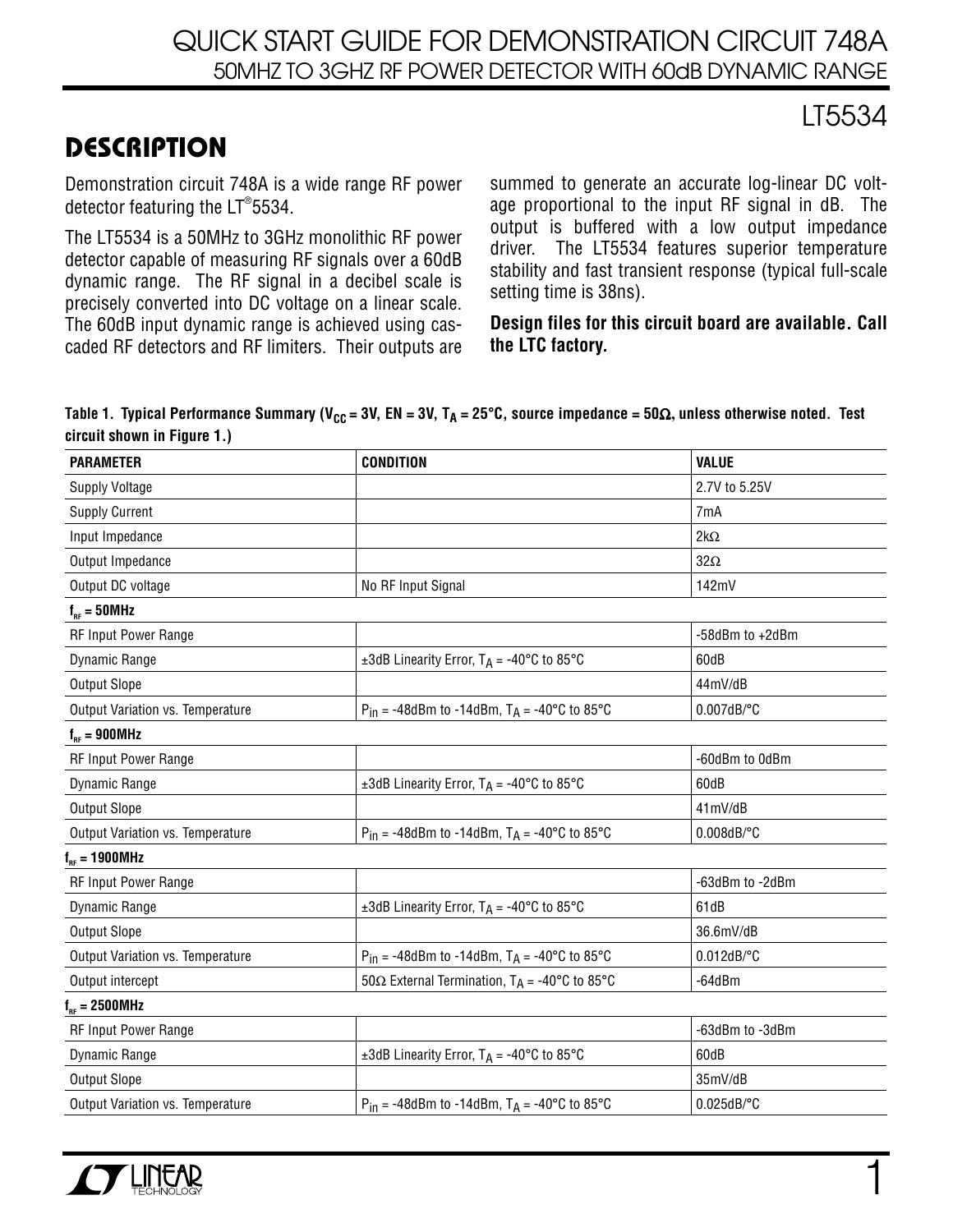# **QUICK START PROCEDURE**

Demonstration circuit 748A is easy to set up to evaluate the performance of the LT5534. Refer to Figure 1 for proper measurement equipment setup and follow the procedure below:

**NOTE:** Demonstration circuit 748A is optimized for evaluations over the frequency range from 50MHz to 2.5GHz. Its RF input port is well matched with better than 10dB return loss up to 2.5GHz. At higher frequencies, return loss can be improved with proper matching.

- **1.** Connect DC power supply negative (-) output to demo board Gnd pin (E3 or E5).
- **2.** Connect DC power supply positive (+) output (2.7V to 5.25V) to demo board Vcc pin (E1).

**NOTE:** Do not exceed 5.5V, the absolute maximum supply voltage.

- **3.** Connect voltmeter negative (-) lead to demo board Gnd pin (E3 or E5).
- **4.** Connect voltmeter positive (+) lead to the demo board Vout pin (E2).
- **5.** Connect RF signal generator output to demo board RF in port (SMA connector J1) via coaxial cable.
- **6.** Using a jumper cable, connect demo board Vcc pin (E1) to EN pin (E4). Now the detector is enabled (on) and is ready for measurement.

**NOTE:** Make sure that the power is not applied to the EN pin before it is applied to the Vcc pin. The voltage on the EN pin must never exceed the voltage on the Vcc pin.

**7.** Apply an RF input signal and measure Vout DC voltage.

**NOTE:** Do not exceed +10dBm, the absolute maximum RF input power.

**8.** The dynamic range is defined as the range over which the linearity error is within ±3dB. The linearity error is calculated by the difference between the incremental slope of the output and the average output slope from -48dBm to -14dBm.



**Figure 1. Proper Measurement Equipment Setup**